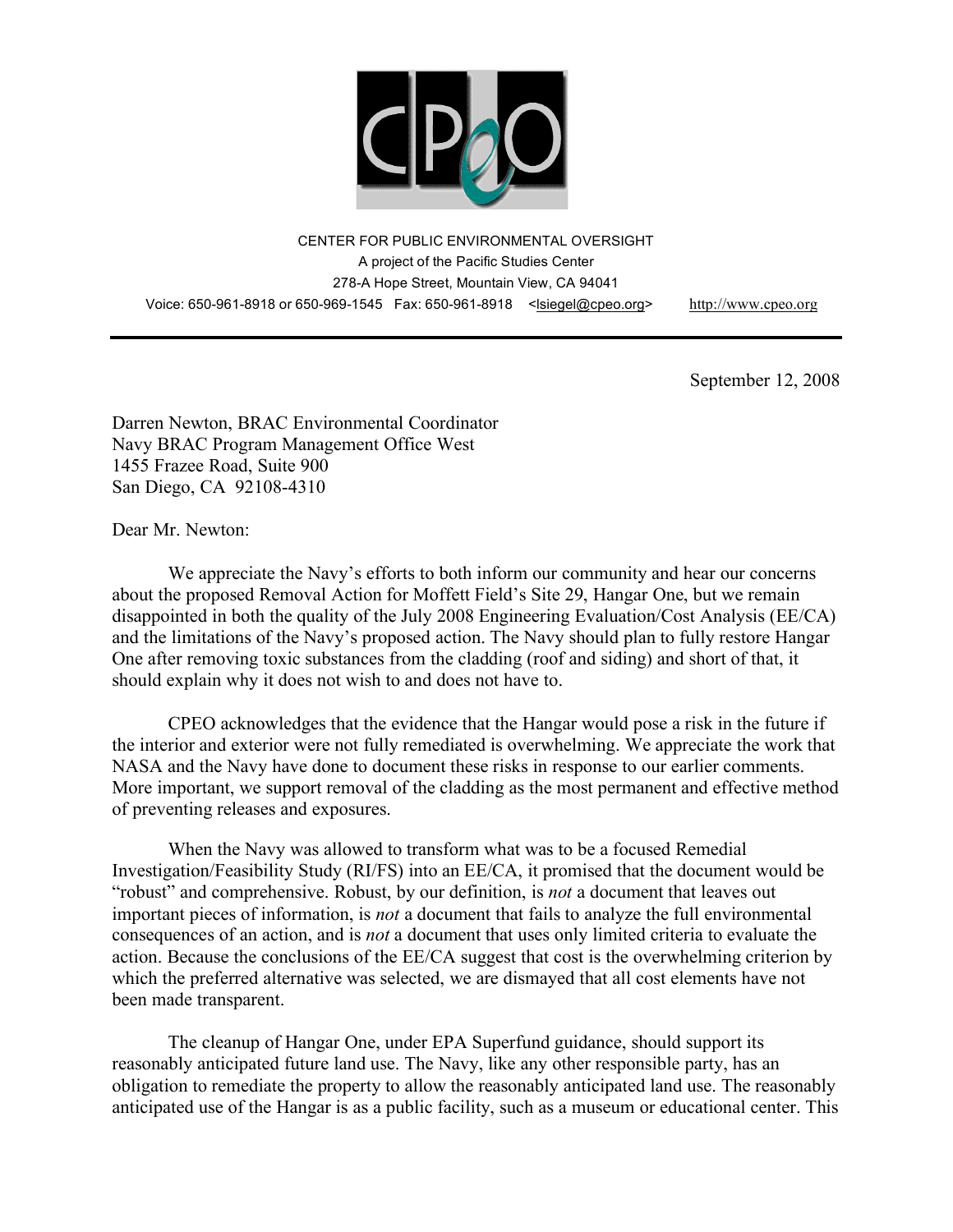means two things:

- 1. Residual contamination should not make the reuse unsafe. The Navy appears to meet this criterion.
- 2. Cleanup actions should not prevent reuse. This is where the Navy falls short. When the Navy excavated the Northern Channel at Moffett Field, it restored the channel to its original form and function. When it removed inactive underground storage tanks, it filled the holes. When it removes the toxic panels, it should replace them with visually similar, but safer materials.

Furthermore, the removal action should comply with applicable or relevant and appropriate historic preservation requirements (ARARs). On page 4-39 of the EE/CA, the Navy agrees: "Mitigation measures would be performed to substantively comply with the NHPA [National Historic Preservation Act] and the Secretary of the Interior's Standards for the Treatment of Historic Properties (36 C.F.R., Part 68)." This means that the Hangar should be preserved, restored, or rehabilitated.

However, those latter Standards state, for both Preservation and Rehabilitation: "A property will be used as it was historically, or be given a new use that maximizes the retention of distinctive materials, features, spaces and spatial relationships." For Restoration, they state, "A property will be used as it was historically or be given a new use that interprets the property and its restoration period." But the Navy has proposed to leave this unique, historical landmark in a condition that does not allow it to be reused at all!

The EE/CA repeatedly assures that the Navy will consult with the Advisory Council on Historic Preservation, the State Historic Preservation Office, and others in furtherance of these objectives. That consultation, in itself, does not constitute substantive compliance. The fact that the Navy is Lead Agency under CERCLA (the Comprehensive Environmental Response, Compensation, and Liability Act) does not constitute authority to arbitrarily ignore the interpretations of the historic preservation ARARs provided by the historic preservation agencies. Rather, to override those recommendations the Navy, under CERCLA, must demonstrate that other ARARs conflict or that historic preservation would be technically impracticable, prohibitively expensive, or pose an unacceptable risk to human health, public safety, or the natural environment. The Navy does not make any such argument in the EE/CA. It simply chooses not to include full historic mitigation in the preferred alternative.

Reading between the lines, the only potential justification for ignoring historic preservation requirements is cost. Table 5-2 of the EE/CA estimated that re-covering the Hangar would cost \$14,910,000. However, you stated at the September 11 meeting of the Moffett Field Restoration Advisory Board that this number includes remobilization costs, on the assumption that re-covering would be a separate project from removal. In addition, to our knowledge this added expense does not account for the savings on maintenance likely to result from re-covering.

But even \$15 million does not meet the test of prohibitive cost within the Navy's BRAC [Base Realignment and Closure] environmental budget of over \$150 million each year. The Navy (including the Marines) has spent about \$2.5 billion nationally on BRAC cleanup through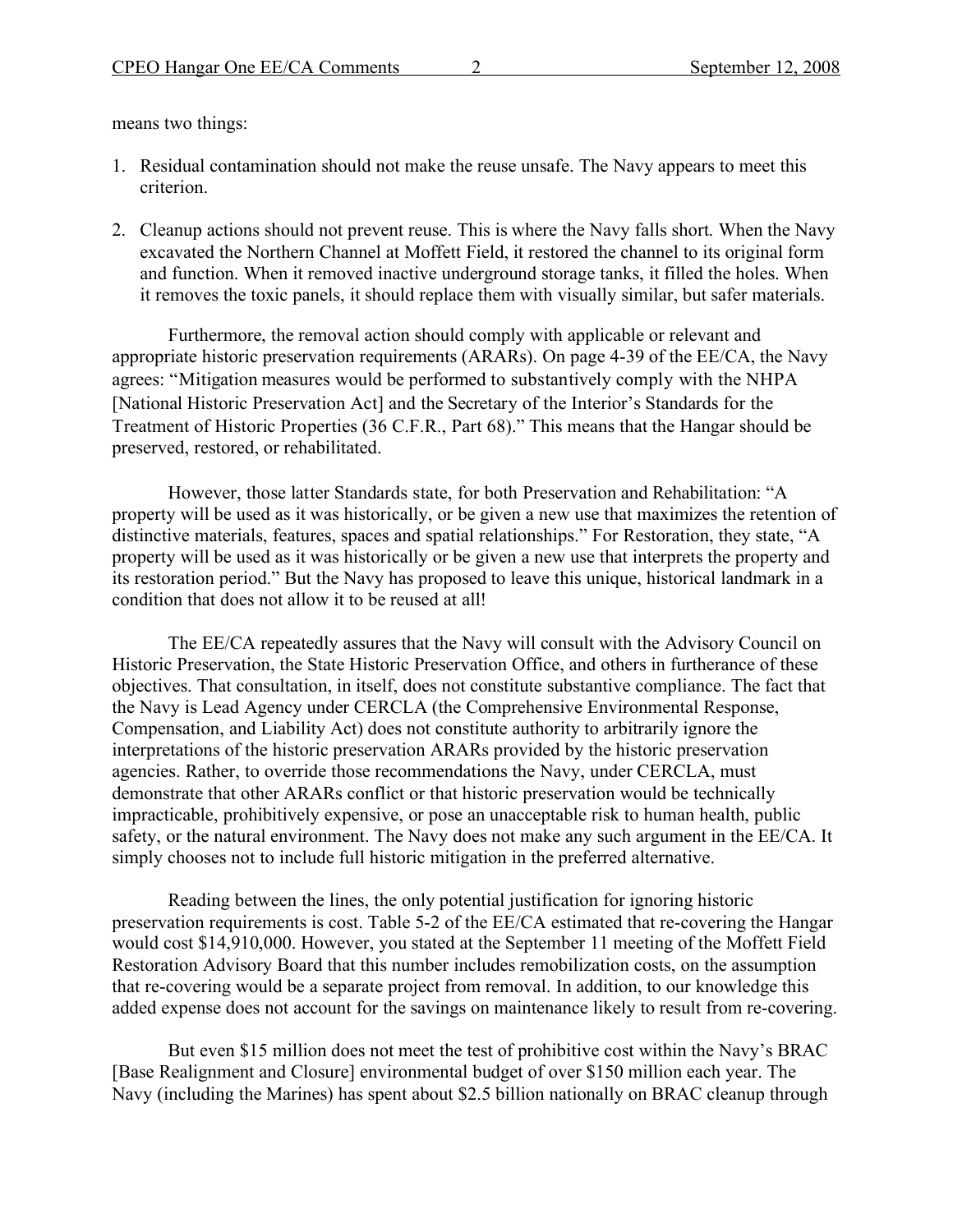FY 2007, and it expects to spend nearly \$1.5 billion more. The projected additional cost of recovering Hangar One is less than one percent of that latter figure—the programmatic cost to complete.

In some of its statements, the Navy seems to suggest that there is an obligation to restore Hangar One after the removal of the panels, but that the obligation solely rests with NASA (the current owner) not the Navy. We see no legal or moral justification for this position. The Navy is proposing to take an action that will damage a unique—in fact, monumental—architectural and historic landmark. It is obligated to mitigate that damage. NASA, the current owner, also has obligations under the National Historic Preservation Act, and other entities—including future Hangar One occupants—may also contribute to restoration of the building. We do not object to that. But the Navy's obligation remains.

We believe that the artists' renderings of the painted Hangar One frame in the Navy's Section 106 ("Adverse Effects") Report exaggerates the similarity between the skeletal structure and the original. That is, based upon appearance alone, the uncovered frame does not constitute historic preservation. In fact, leaving the Hangar uncovered will undermine the integrity, visual appearance, and aesthetic value of the entire Moffett Historic District. We believe that the photo below, taken from the Navy's structural analysis report, better represents the appearance of the exposed frame.